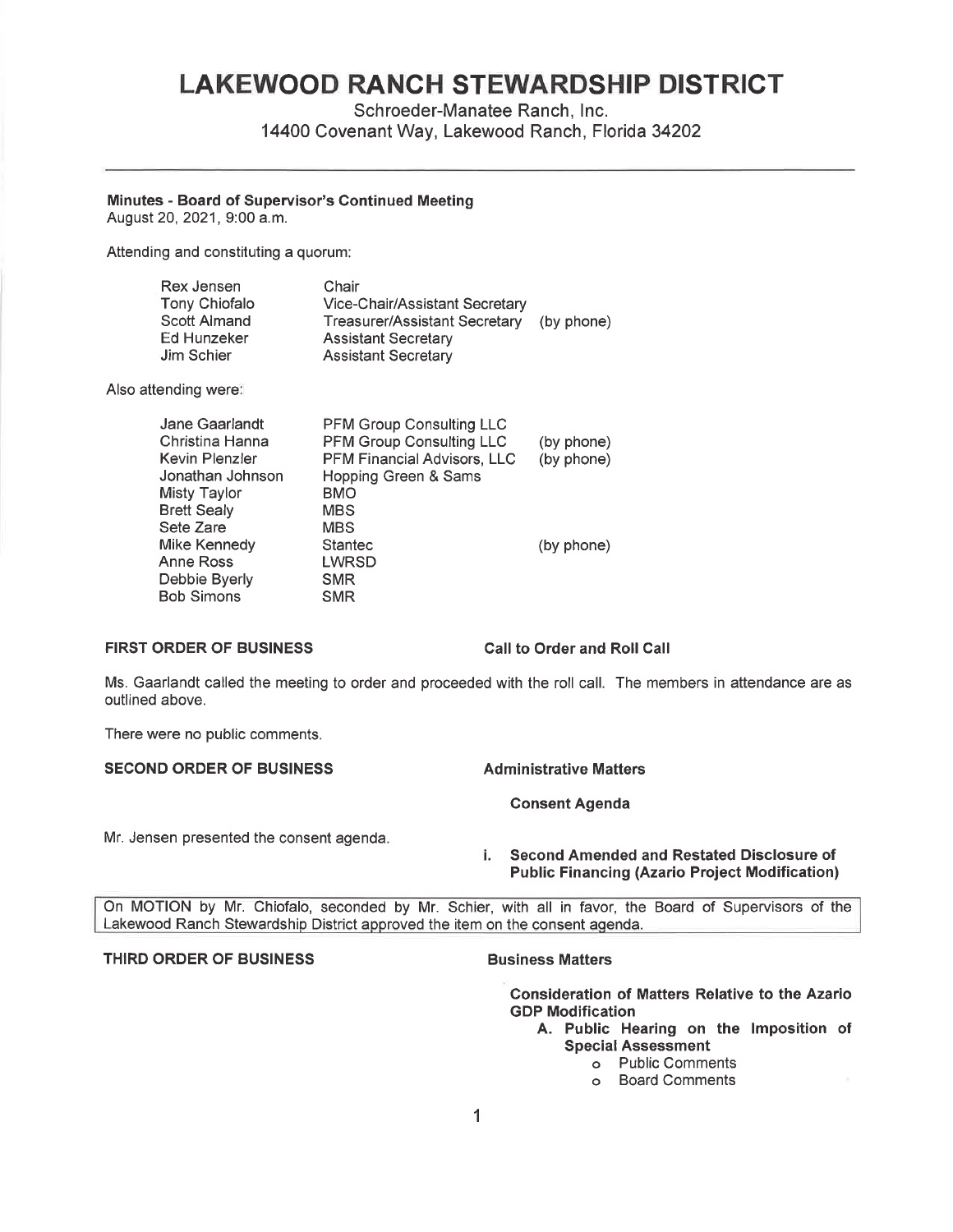- **B. Resolution 2021-35, Levying Special Assessments**
- **C. Resolution 2021-36, Adopting Supplemental Report for 2019 Bonds** 
	- **a. Addendum to the Azario 2019 Supplemental Assessment**
- **Methodology D. Resolution 2021-37, Adopting Supplemental Report for 2020 Bonds** 
	- **a. Addendum to the Azario 2019 Supplemental Assessment Methodology**
- **E. Other Matters** (provide under separate cover)

On MOTION by Mr. Schier, seconded by Mr. Almand, with all in favor, the Board of Supervisors of the Lakewood Ranch Stewardship District opened the public hearing.

Mr. Plenzler noted that no changes had been made to the previously presented amended Master Assessment Methodology.

There were no comments from the public.

On MOTION by Mr. Schier, seconded by Mr. Hunzeker, with all in favor, the Board of Supervisors of the Lakewood Ranch Stewardship District closed the public comments.

Mr. Johnson presented resolution 2021-35.

On MOTION by Mr. Chiofalo, seconded by Mr. Almand, with all in favor, the Board of Supervisors of the Lakewood Ranch Stewardship District approved Resolution 2021-35, Levying Special Assessment.

Mr. Johnson presented resolution 2021-36, Adopting the Supplemental Assessment Methodology specific to the 2019 bonds.

On MOTION by Mr. Chiofalo, seconded by Mr. Almand, with all in favor, the Board of Supervisors of the Lakewood Ranch Stewardship District approved Resolution 2021-36, Adopting Supplemental Report for 2019 Bonds.

Mr. Johnson presented resolution 2021-37, Adopting the Supplemental Assessment Methodology specific to the 2020 bonds.

On **MOTION** by Mr. Chiofalo, seconded by Mr. Almand, with all in favor, the Board of Supervisors of the Lakewood Ranch Stewardship District approved Resolution 2021-37, Adopting Supplemental Report for 2020 Bonds.

Mr. Sealy noted that these actions close out the retainage accounts associated with both bonds and close the matter associated with the Azario Project.

**FOURTH ORDER OF BUSINESS Consideration of Resolution 2021-38, Authorizing Boundary Amendment** 

• **Draft Legislation for Boundary Amendment**